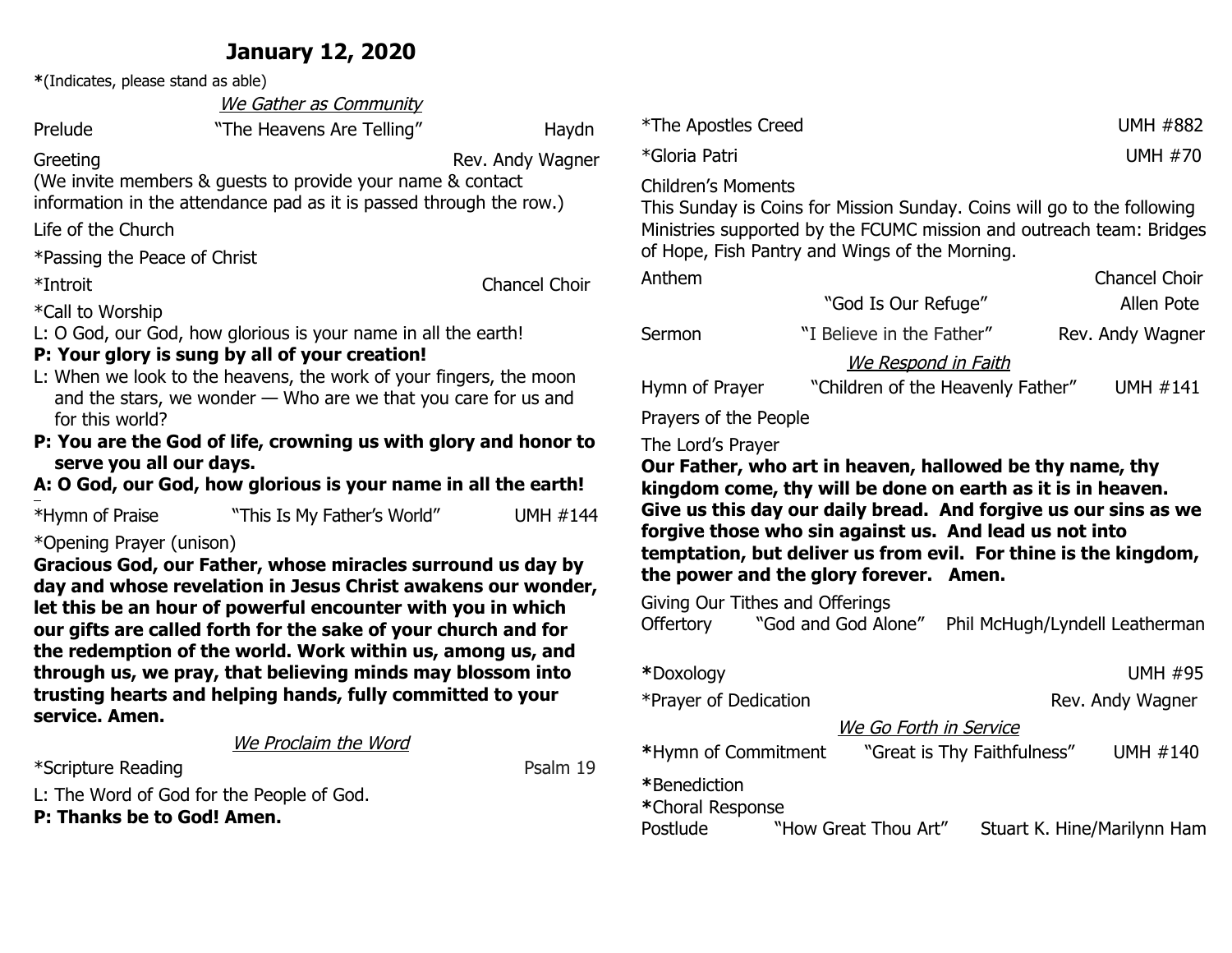| <b>Monday</b>  | Bible Study w/ Past           |                 | Parlor                             |  |
|----------------|-------------------------------|-----------------|------------------------------------|--|
| 13             | <b>Cub Scouts</b>             | 6:30 pm         | Rm 5, 11, 12, 15 A,B               |  |
|                | <b>Boy Scouts</b>             | 7:00 pm         | <b>Rm 15</b>                       |  |
| <b>Tuesday</b> | Xenia H.S. Winter Guard       | $3:30$ pm       | <b>FCC</b>                         |  |
| 14             | Volleyball                    | 6:00 pm         | <b>FCC</b>                         |  |
|                | <b>Girl Scouts Leaders</b>    | $6:00$ pm       | <b>Rm 15 A&amp;B</b>               |  |
|                | <b>Mission Outreach</b>       | $6:15$ pm       | Library                            |  |
| Wednesday      |                               |                 |                                    |  |
| 15             | DEADLINE FOR 1/19/20 BULLETIN |                 |                                    |  |
|                | <b>Handbell Practice</b>      |                 | 6:15 pm Music Room                 |  |
|                | <b>Choir Practice</b>         |                 | 7:30 pm Sanctuary                  |  |
| Thursday       | <b>Bible Study</b>            | 10:00 am Parlor |                                    |  |
| 16             | Prayer Shawl                  | 11:30 am Parlor |                                    |  |
|                | Volleyball                    | 6:00 pm FCC     |                                    |  |
|                | Christian Ed. Mtg             | 7:00 pm Library |                                    |  |
| <b>Friday</b>  | Xenia H.S. Winter Guard       | 3:30 pm FCC     |                                    |  |
| 17             |                               |                 |                                    |  |
| Saturday       |                               |                 |                                    |  |
| 18             |                               |                 |                                    |  |
| <b>Sunday</b>  | <b>Sunday School</b>          |                 | 9:00 am Preschool through          |  |
| 19             |                               |                 | Grade 5, Rm 12 & Grades 6-12, Rm 8 |  |
|                | Fellowship & Coffee           |                 | 10:00 am FH 15 A & B               |  |
|                | Worship                       |                 | 10:30 am Sanctuary                 |  |
|                | <b>Confirmation Class</b>     |                 | 4:30 pm Youth Room 16B             |  |

1

#### **Sunday School Studies**

**Explorers** meet in Room 6, Leaders Char Lee & Cheryl Vahle study of **"30 Life Principles" by Charles F. Stanley.** 

**Double I** meet in 15C, Leader Wayne Cook study of **"30 Life Principles" by Charles F. Stanley.**

**Open Doors** meet in Parlor studying "**A Life-Changing Encounter with God's Word from the Book of Mark" by The Navigators**.

**Friends & Followers** meet in the Library, Leader is Chad Mossing will be studying **Didn't See It Coming.**

**Grades 6-12** will meet in The Edge, Leader Joyce Smith.

ay, Karen Mossing, and Kylie Fleming for Bible Stories and activities to reinforce the Bible Story of the day.



## **Faith Community United Methodist Church "Worship Together, Grow Together, Serve Together"**

# **January 12, 2020**

Rev. Andy Wagner (937) 372-7601 ext. 13 [pastorandy@fcum.org](mailto:pastorandy@fcum.org) [www.fcum.org](http://www.fcum.org/)

Like and Follow us on Facebook @ FCUM.Xenia

**We are a Stephen Ministry Congregation**

### **Worship Team**

| <b>Ushers</b>         | Gerald Mahan, Bill Turner,<br><b>Rick Smith, Chad Mossing</b> |
|-----------------------|---------------------------------------------------------------|
| Greeters              | Paul Pinkerton & Virginia Pinkerton                           |
| Liturgist             | <b>Mike Engle</b>                                             |
| <b>Acolytes</b>       | Will Mossing & Micah Fleming                                  |
| Organist              | <b>Carol Stewart</b>                                          |
| <b>Choir Director</b> | Jim McPeek                                                    |